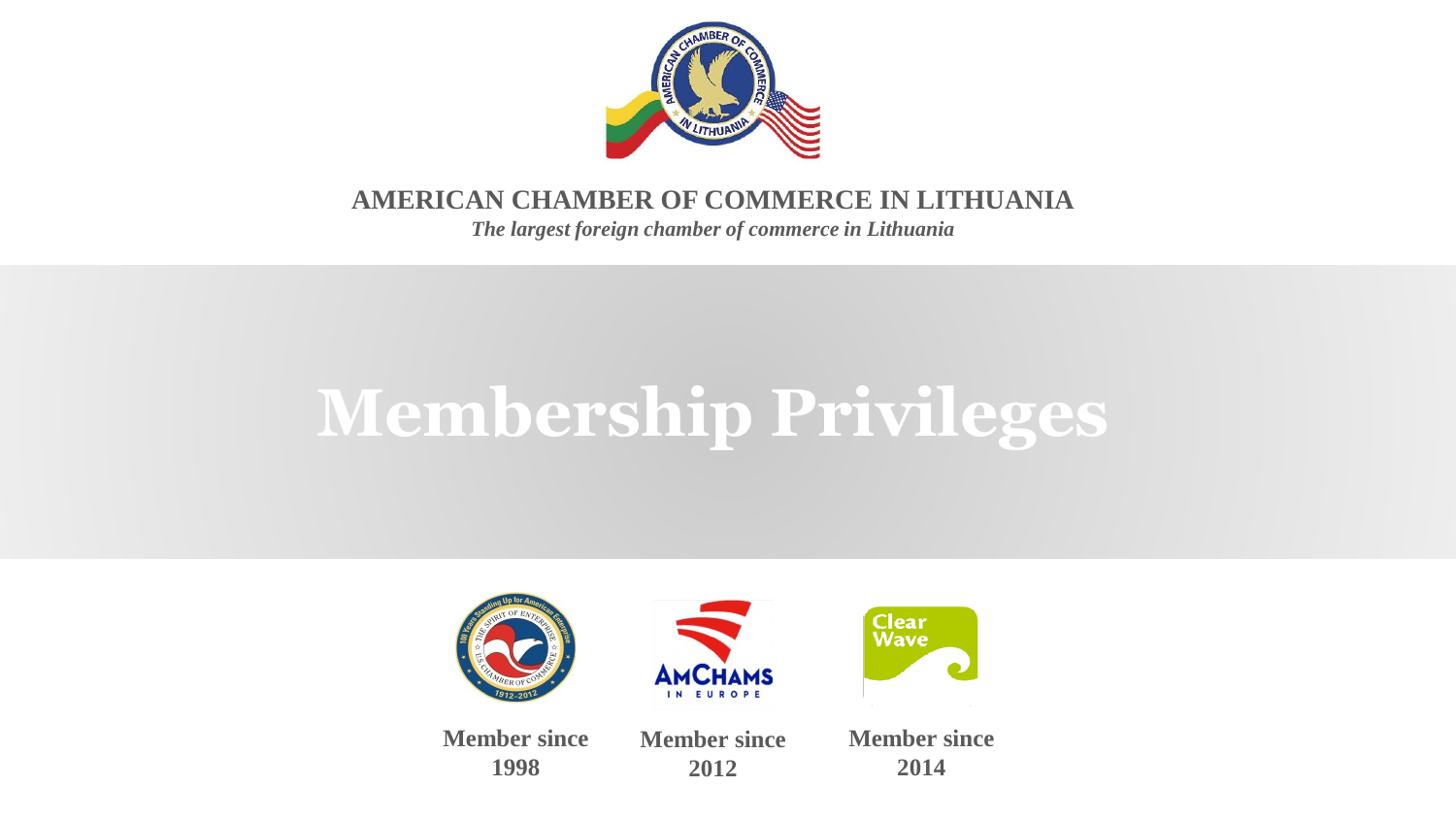#### **The American Chamber of Commerce offers these benefits:**

- Business Contacts Search Services
- Business Meetings Services (B2B)
- Assistance with Government relations
- Networking
- Promotion and PR opportunities
- **Services for New Members**
- Access to AmCham Committees
- & many more

#### **No enrollment fee!**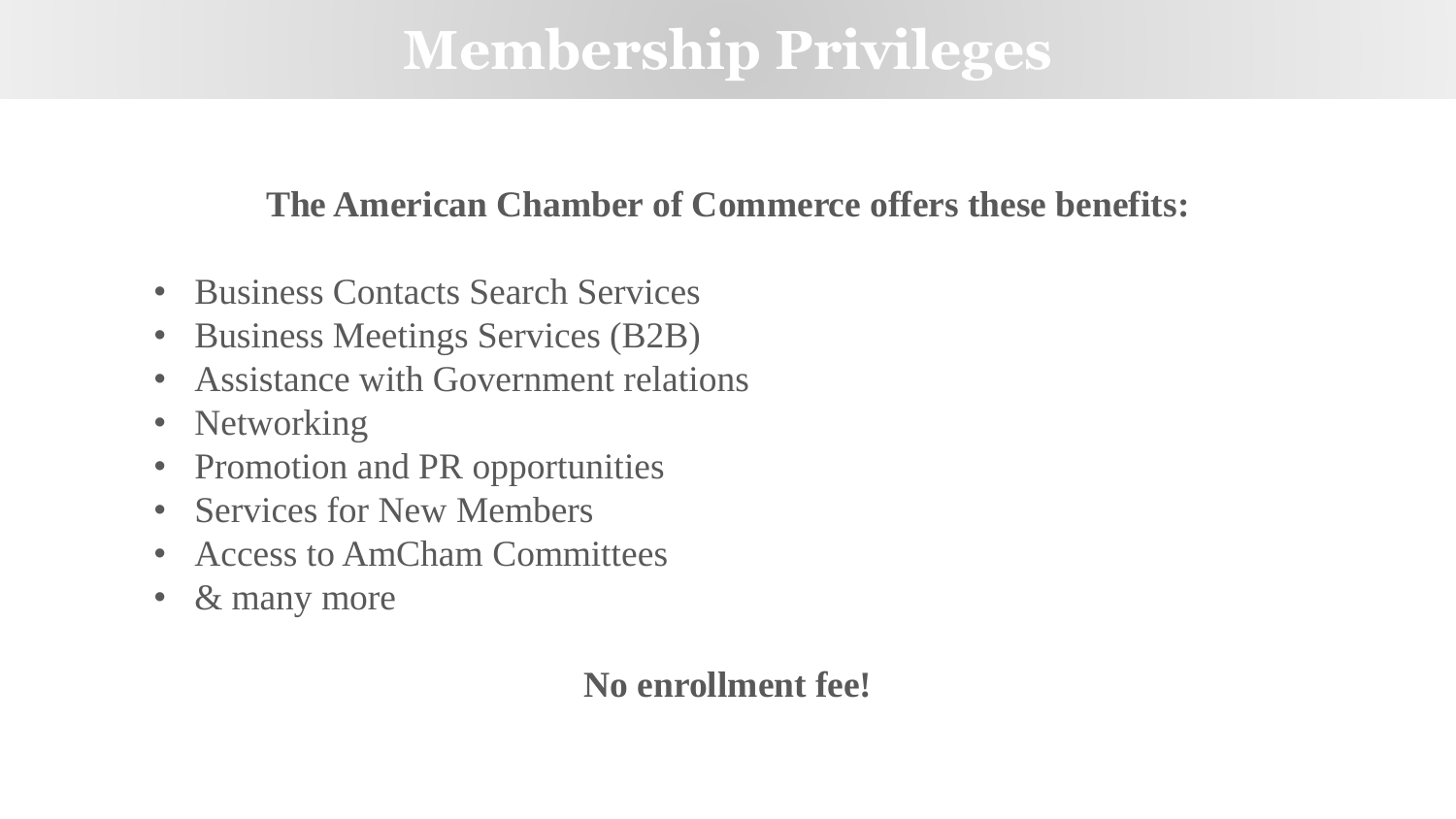| <b>Benefits</b>                                                                                                                                                                                                         | <b>Patron</b><br>member | <b>Sponsor</b><br>member | Corporate<br>member | Non-Resident<br><b>U.S. Company</b> | Small<br><b>Business</b> | Individual<br>member |
|-------------------------------------------------------------------------------------------------------------------------------------------------------------------------------------------------------------------------|-------------------------|--------------------------|---------------------|-------------------------------------|--------------------------|----------------------|
| Business Contacts Search Services (in the US)                                                                                                                                                                           |                         |                          |                     |                                     |                          |                      |
| Business Contacts Search Services (in the LT)                                                                                                                                                                           |                         |                          |                     |                                     |                          |                      |
| <b>Business Meetings Services (B2B)</b><br>with Amcham Members                                                                                                                                                          |                         |                          |                     |                                     |                          |                      |
| <b>Online Business Meetings Services (B2B)</b><br>with Amcham Members                                                                                                                                                   |                         |                          |                     |                                     |                          |                      |
| <b>Business Meetings Services (B2B) With</b><br>representatives of AmCham Strategic Partners:<br>AmCham Europe Network, U.S. Chamber of<br>Commerce, U.S. Embassy in Vilnius, Invest<br>Lithuania, Enterprise Lithuania |                         |                          |                     |                                     |                          |                      |
| <b>Assistance with Government relations</b>                                                                                                                                                                             |                         |                          |                     |                                     |                          |                      |
| <b>Access to AmCham Lithuania Committees</b>                                                                                                                                                                            |                         |                          |                     |                                     |                          |                      |
| Free access to all AmCham Lithuania events<br>(for 3 participants)                                                                                                                                                      |                         |                          |                     |                                     |                          |                      |
| Private consultation about entering U.S. Market                                                                                                                                                                         |                         |                          |                     |                                     |                          |                      |

*\*If you're interested in AmCham service your Membership category doesn't cover, please e-mail [info@amcham.lt](mailto:info@amcham.lt) to learn more.*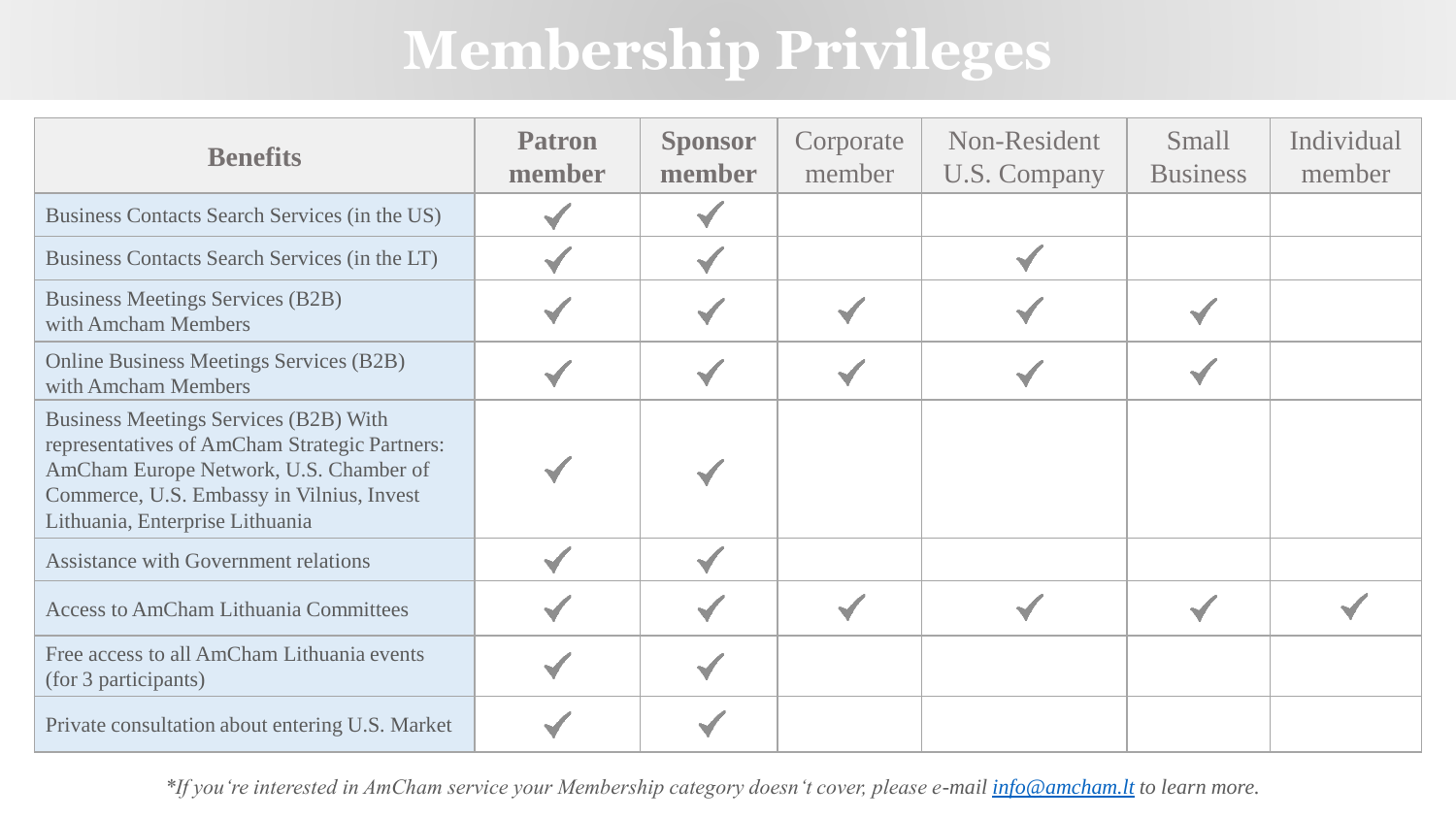| <b>Benefits</b>                                                                                  | <b>Patron</b><br>member | <b>Sponsor</b><br>member | Corporate<br>member | Non-Resident<br>U.S. Company | Small<br><b>Business</b> | Individual<br>member |
|--------------------------------------------------------------------------------------------------|-------------------------|--------------------------|---------------------|------------------------------|--------------------------|----------------------|
| Access to annual AmCham US Independence<br>day celebration (number of free invitations)          | 20                      | 10                       | 5                   |                              |                          |                      |
| Access to annual AmCham Christmas Charity<br>Gala (number of free invitations, conditions apply) |                         | $\overline{2}$           |                     |                              |                          |                      |
| Access to Annual Meeting with US Ambassador                                                      |                         |                          |                     |                              |                          |                      |
| <b>Access to Annual General Meeting</b>                                                          |                         |                          |                     |                              |                          |                      |
| Invitations to all AmCham events (by e-mail)                                                     |                         |                          |                     |                              |                          |                      |
| Priority registration to all AmCham events with<br>limited number of seats                       |                         |                          |                     |                              |                          |                      |
| Priority for Event Sponsorship Opportunities                                                     |                         |                          |                     |                              |                          |                      |
| Logo on the Home page of the AmCham website                                                      |                         |                          |                     |                              |                          |                      |
| Logo on the Members page of the website                                                          |                         |                          |                     |                              |                          |                      |
| Link to Member's website/LinkedIn profile                                                        |                         |                          |                     |                              |                          |                      |
| New Member certificate                                                                           |                         |                          |                     |                              |                          |                      |

*\*If you're interested in AmCham service your Membership category doesn't cover, please e-mail [info@amcham.lt](mailto:info@amcham.lt) to learn more.*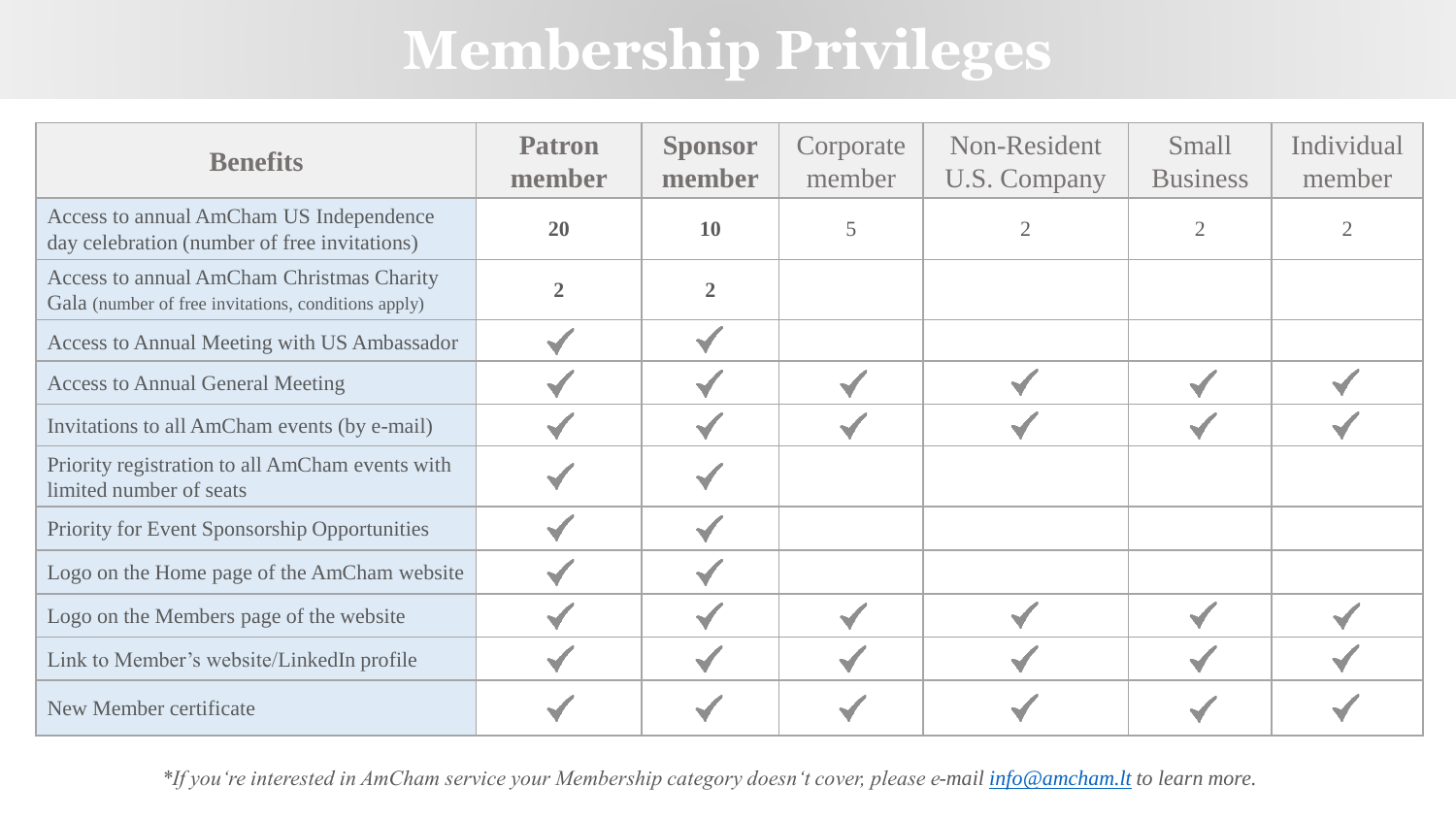| <b>Benefits</b>                                                                        | <b>Patron</b><br>member | <b>Sponsor</b><br>member | Corporate<br>member | Non-Resident<br>U.S. Company | <b>Small</b><br><b>Business</b> | Individual<br>member |
|----------------------------------------------------------------------------------------|-------------------------|--------------------------|---------------------|------------------------------|---------------------------------|----------------------|
| New Member introduction via newsletter, social<br>media, website.                      |                         |                          |                     |                              |                                 |                      |
| Brief New Member introduction during AGM or<br>other events (with prior arrangement)   |                         |                          |                     |                              |                                 |                      |
| Free advertising on AmCham website                                                     |                         |                          |                     |                              |                                 |                      |
| Free advertising on AmCham social media (per<br>calendar year)                         | $15$ ads                | 10 ads                   | 5 ads               | 1 ad                         | 1 ad                            | 1 ad                 |
| Free advertising via AmCham newsletter (per<br>calendar year)                          | 30 ads                  | 15 ads                   | 5 ads               |                              |                                 |                      |
| Free personalized newsletters (per calendar year)                                      | $\overline{2}$          |                          |                     |                              |                                 |                      |
| Opportunity to organize Member Introduction<br>events                                  |                         |                          |                     |                              |                                 |                      |
| Special offers and discounts from AmCham<br>partners and friends                       |                         |                          |                     |                              |                                 |                      |
| Invitations to other events with discounts<br>organized by AmCham partners and friends |                         |                          |                     |                              |                                 |                      |

*\*If you're interested in AmCham service your Membership category doesn't cover, please e-mail [info@amcham.lt](mailto:info@amcham.lt) to learn more.*